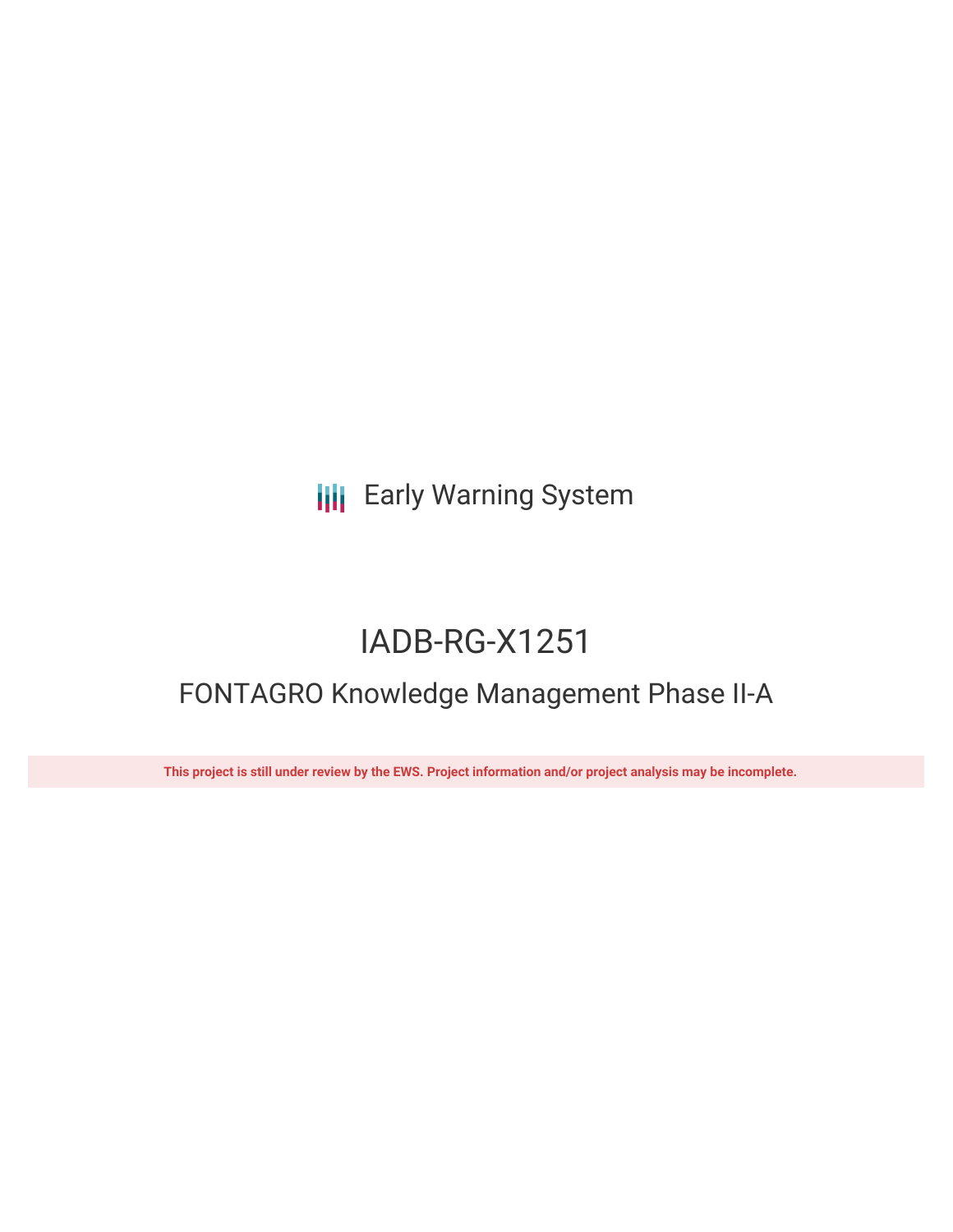This project is still under review by the EWS. Project information and/or project analysis may be incomplete.

### **Quick Facts**

| <b>Financial Institutions</b>  | Inter-American Development Bank (IADB) |
|--------------------------------|----------------------------------------|
| <b>Status</b>                  | Approved                               |
| <b>Bank Risk Rating</b>        |                                        |
| <b>Voting Date</b>             | 2014-07-07                             |
| <b>Investment Amount (USD)</b> | $$0.03$ million                        |
| <b>Project Cost (USD)</b>      | $$0.03$ million                        |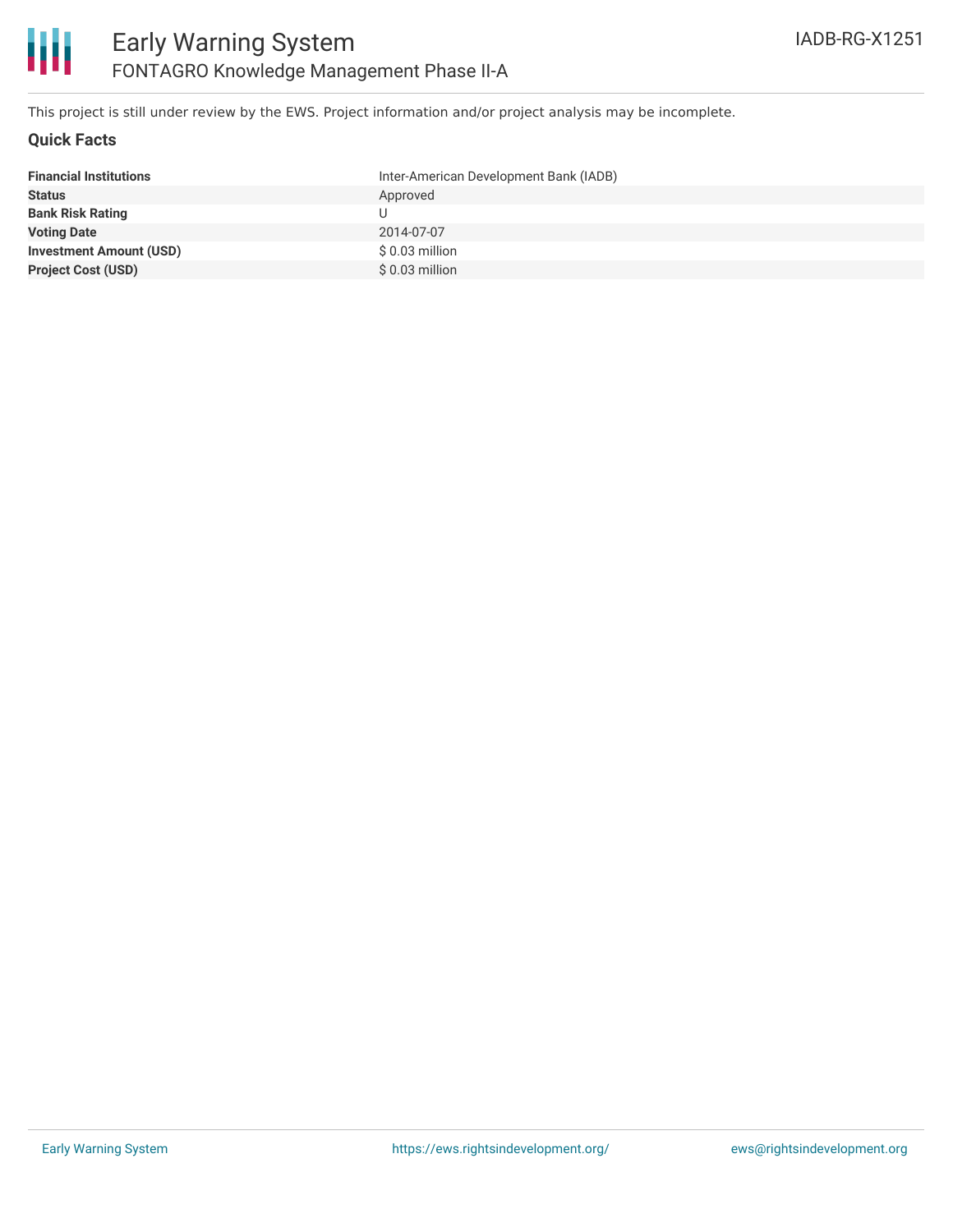# ₩ Early Warning System FONTAGRO Knowledge Management Phase II-A

This project is still under review by the EWS. Project information and/or project analysis may be incomplete.

## **Investment Description**

• Inter-American Development Bank (IADB)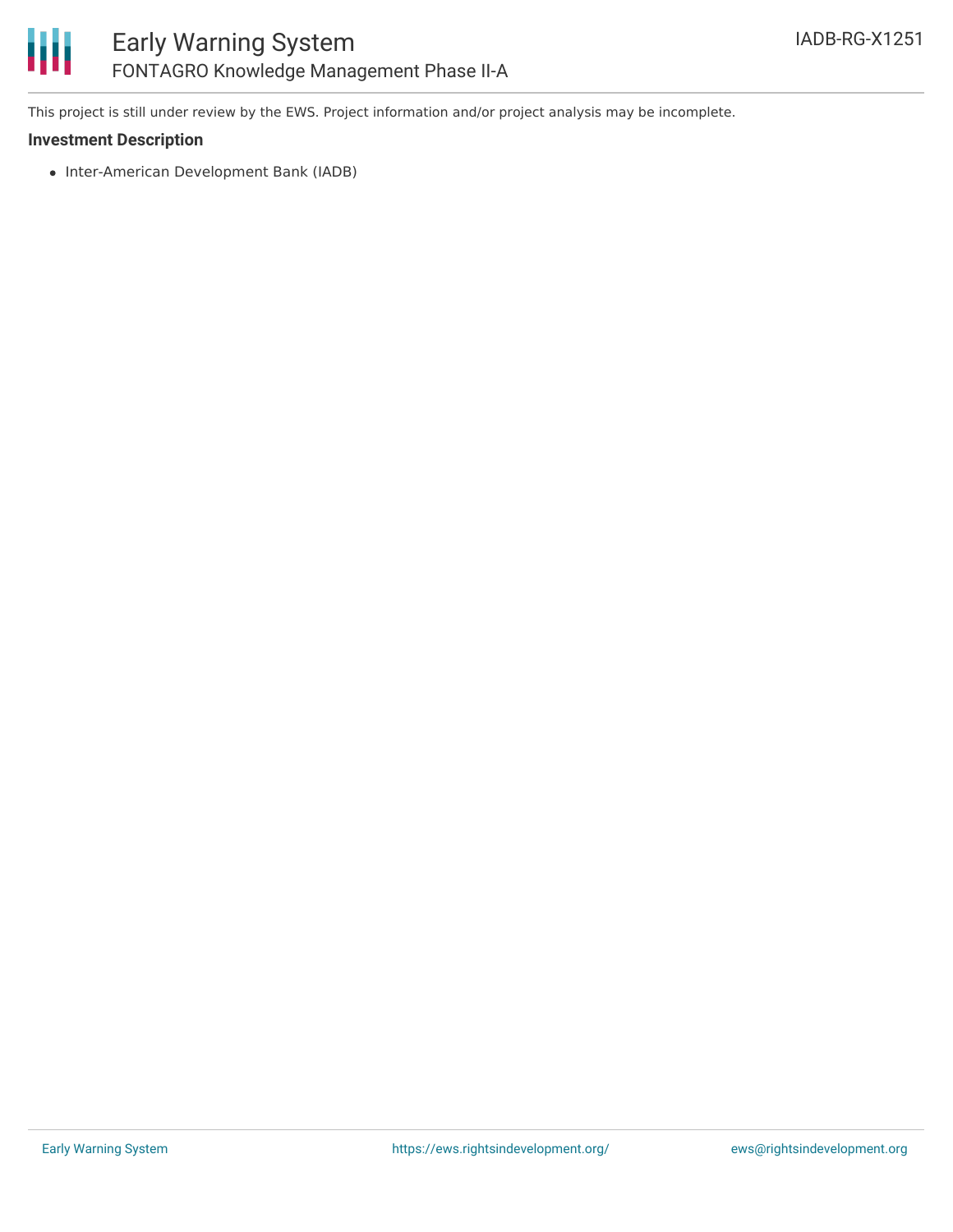This project is still under review by the EWS. Project information and/or project analysis may be incomplete.

## **Contact Information**

## ACCOUNTABILITY MECHANISM OF IADB

The Independent Consultation and Investigation Mechanism (MICI) is the independent complaint mechanism and fact-finding body for people who have been or are likely to be adversely affected by an Inter-American Development Bank (IDB) or Inter-American Investment Corporation (IIC)-funded project. If you submit a complaint to MICI, they may assist you in addressing the problems you raised through a dispute-resolution process with those implementing the project and/or through an investigation to assess whether the IDB or IIC is following its own policies for preventing or mitigating harm to people or the environment. You can submit a complaint by sending an email to MICI@iadb.org. You can learn more about the MICI and how to file a complaint at http://www.iadb.org/en/mici/mici,1752.html (in English) or http://www.iadb.org/es/mici/mici,1752.html (Spanish).